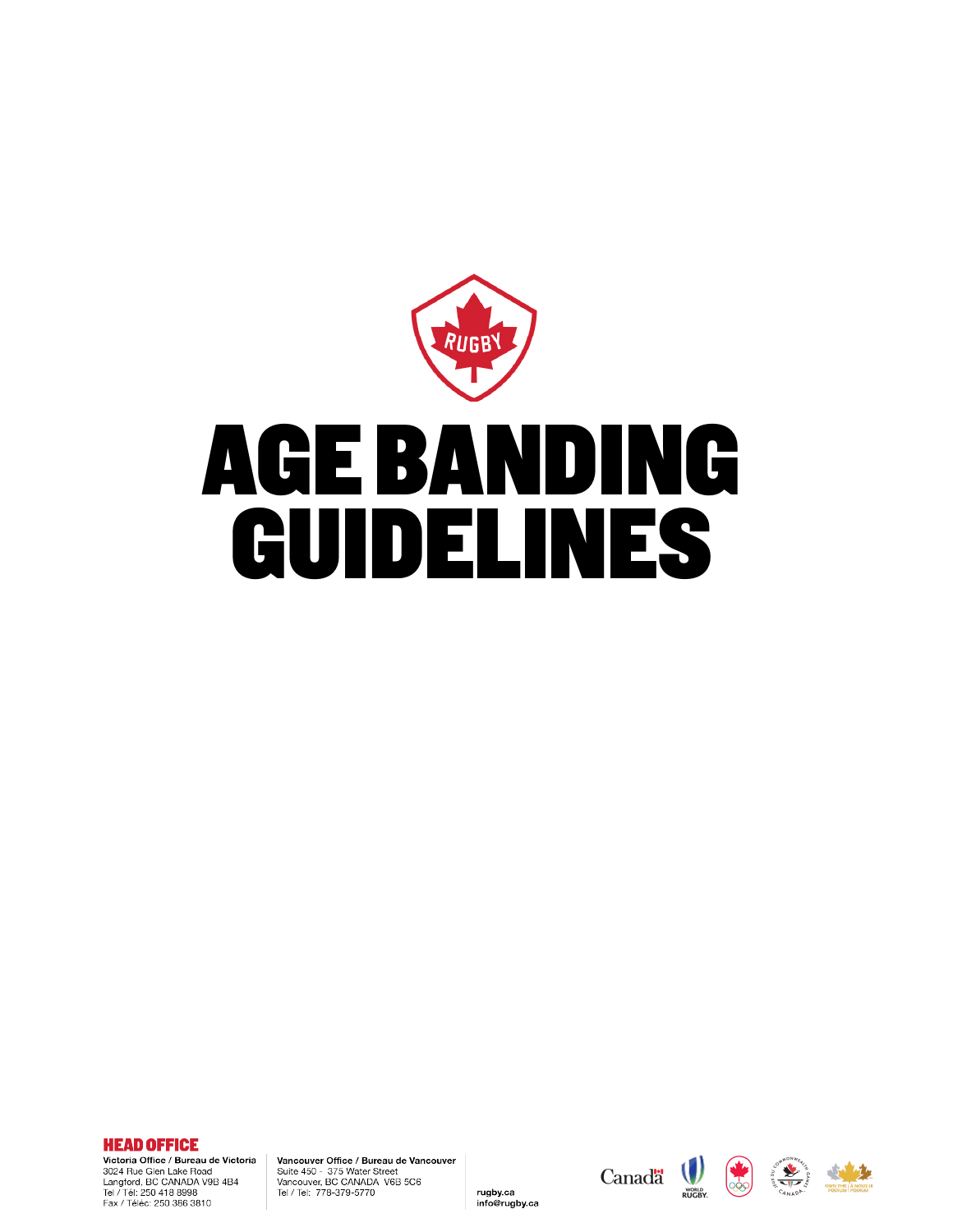

## **Age Banding Guidelines**

## **Introduction**

This guideline aims to protect the safety and welfare of age grade rugby players by trying to ensure that participants with broadly compatible physical development and skill levels play with and against each other.

## **Guideline**

- Best practice is for players to play within a one year "age window". This tends to be driven by calendar year, e.g. born in 1997 or by academic year.
- Acceptable practice is for players to play within a two year "age window".
- In exceptional circumstances a player may play within a three year "age window". As an example, a player participating in an Under 12 match must be turning 10, 11 or 12 years of age during the competition in which the match is played. In order to assess the suitability of players in such circumstances, the following criteria should be considered:

a. Written agreement from the player's parents or guardians to play and acceptance of the associated risk with playing with people who may be stronger and more physically developed than them;

b. Written confirmation from a medical practitioner with an understanding of the demands of Rugby to whom the player is known that the player is in a physical condition to play Rugby at the desired level and that this view is supported by a musculo-skeletal evaluation and/or other appropriate assessments;

c. Written agreement from a medical officer with an understanding of the demands of Rugby employed or retained by the player's home union that the player is in a physical condition to play Rugby at the desired level and that this view is supported by muscular-skeletal evaluation and/or other appropriate assessments;

**RUGBY CANADA** 

Toronto Office / Bureau de Toronto 30 Rue East Beaver Creek Road, Suite 110 Richmond Hill, ON CANADA L4B1J2 Tel / Tél: 905 707 8998 Fax / Téléc : 905 707 9707

Victoria Office / Bureau de Victoria 3024 Rue Glen Lake Road Langford, BC CANADA V9B 4B4 Tel / Tél: 250 418 8998 Fax / Téléc: 250 386 3810

rugby.ca info@rugby.ca